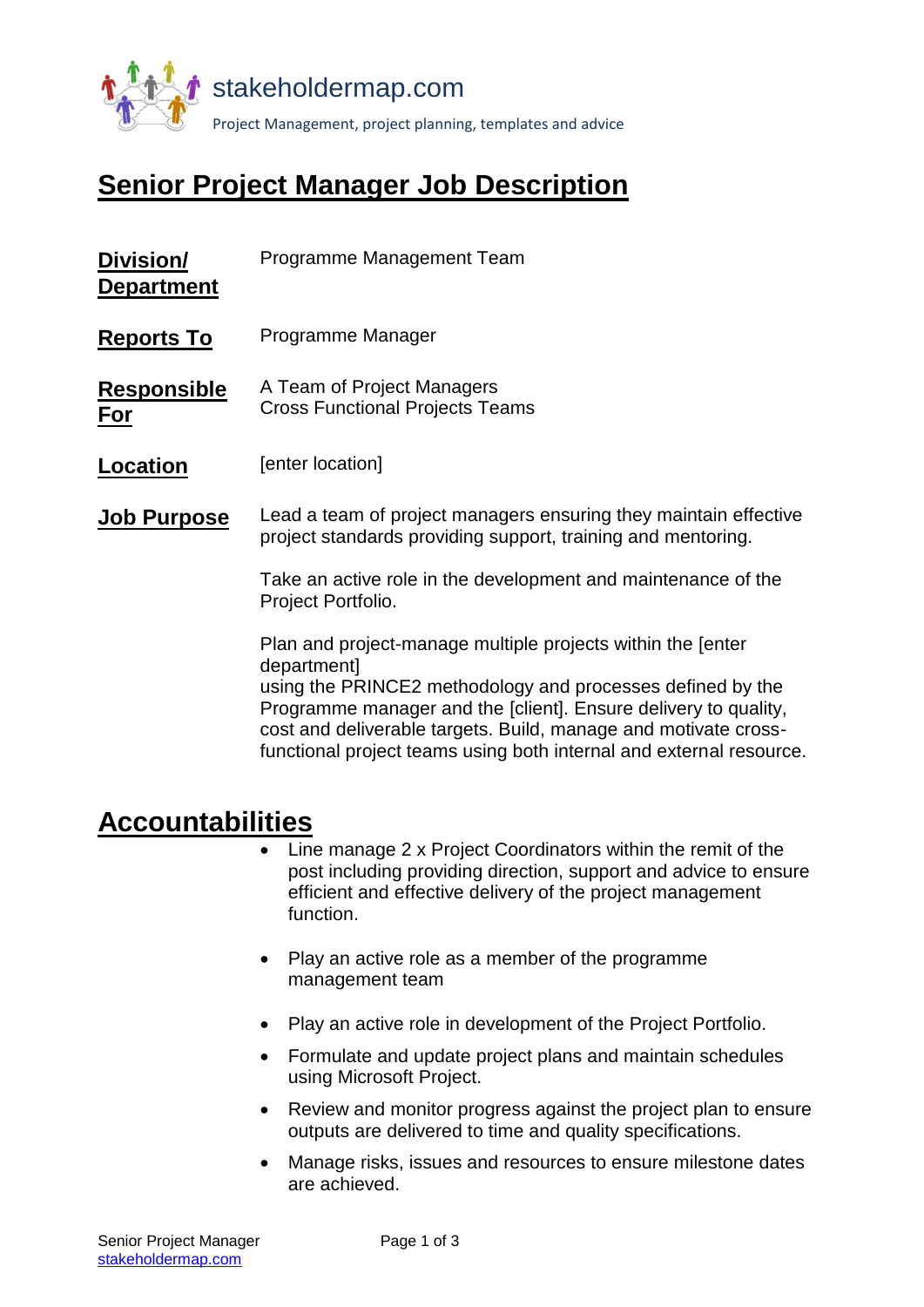

- Manage projects within the agreed budget, applying the defined change management processes when required.
- Ensure all processes and systems defined / supplied by [client] are used.
- Report project progress in line with stated policies and procedures within the organisation, including ensuring that any requests for information on projects from the programme manager and other senior staff within the organisation are answered in a timely manner.
- To establish teams, in consultation with other parts of the organisation, to ensure the efficient delivery of projects (such teams to be either real or virtual). Also, to be responsible for the efficient running of these teams by setting project objectives and working within a matrix management environment.
- Estimate project costs as required.

## **Person Specification**

## **Skills**

- Line management, performance development, recruitment and appraisal
- Developed influencing & negotiation skills
- Project planning, resource management, change management and budget management.
- Project management qualification; e.g. PRINCE2
- Highly developed IT skills including Word, Excel, PowerPoint and Microsoft Project.
- Excellent written and verbal communication skills
- Excellent interpersonal skills
- A flexible approach and the ability to influence and motivate others.
- Results focused
- Team player
- Educated to Degree level

### **Experience Essential**

• Significant line/team management